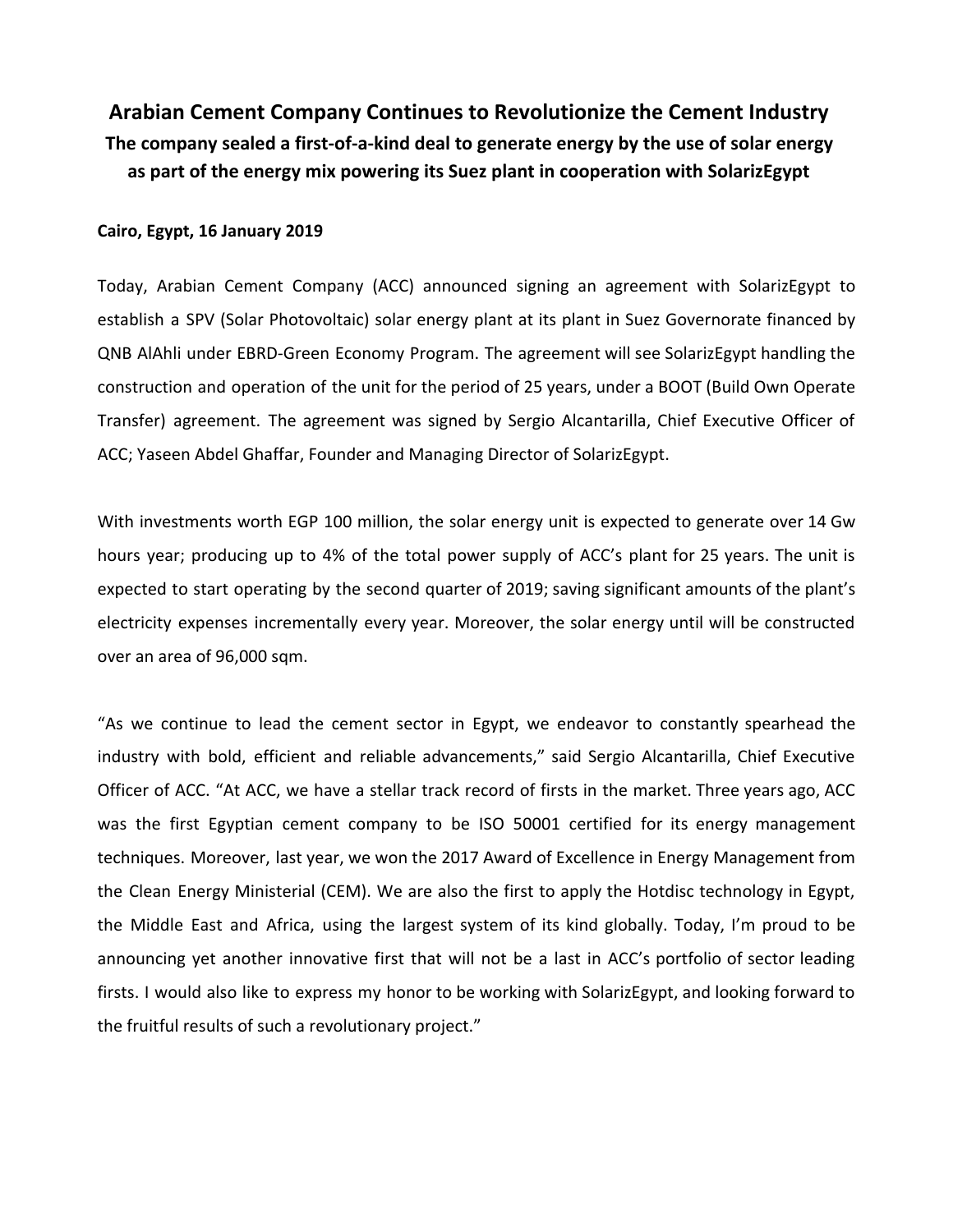Embarking on this project comes in line with the Egyptian Government's vision to produce 20% of the country's energy supply from renewable sources by 2020. Earlier in 2018, ACC has been recognized by the Egyptian Environmental Affairs Agency, affiliated to the Ministry of Environment, for its remarkable efforts in applying efficient power saving techniques and contributing in environmental preservation. It is worth mentioning that ACC's plant is completely powered by alternative fuel and coal, after ACC stopped using natural gas to operate its plant. To ensure the process of using coal is environmentally friendly and in line with internationally approved standards, ACC was the first in Egypt to establish and operate its own coal mill in June 2014. This led to replacing around 378 million  $m<sup>3</sup>$  of natural gas a year by using alternative and solid fuel mix.

"We are proud to announce the financial closure of the first Solar Power Purchasing Agreement in the cement industry. This project is enabled by a unique business model, where SolarizEgypt acts as an Independent Power Producer and sells electricity directly to ACC, with EGP denominated competitive pricing to the current governmental tariffs. The project will be financed by QNB AlAhli under EBRD- Green Economy Financing Facility; marking SolarizEgypt's second FC in 2018 and providing further validation to the company's sustainable strategy for offering maximum savings to clients through a zero-investment model. SolarizEgypt is leading the commercial and industrial solar market with more than 30MWs of signed projects and is committed to continue its efforts to drive the broad adoption of solar energy in the Egyptian market," said Yaseen Abdel Ghaffar, Founder and Managing Director of SolarizEgypt.

SolarizEgypt is a certified company that finances, designs, installs, and commissions PV (Photovoltaic) solar power plants in Egypt since 2013. The company offers solutions to the commercial, industrial, and residential sectors; providing consumers with a better, cheaper and cleaner alternative to conventional electrical energy.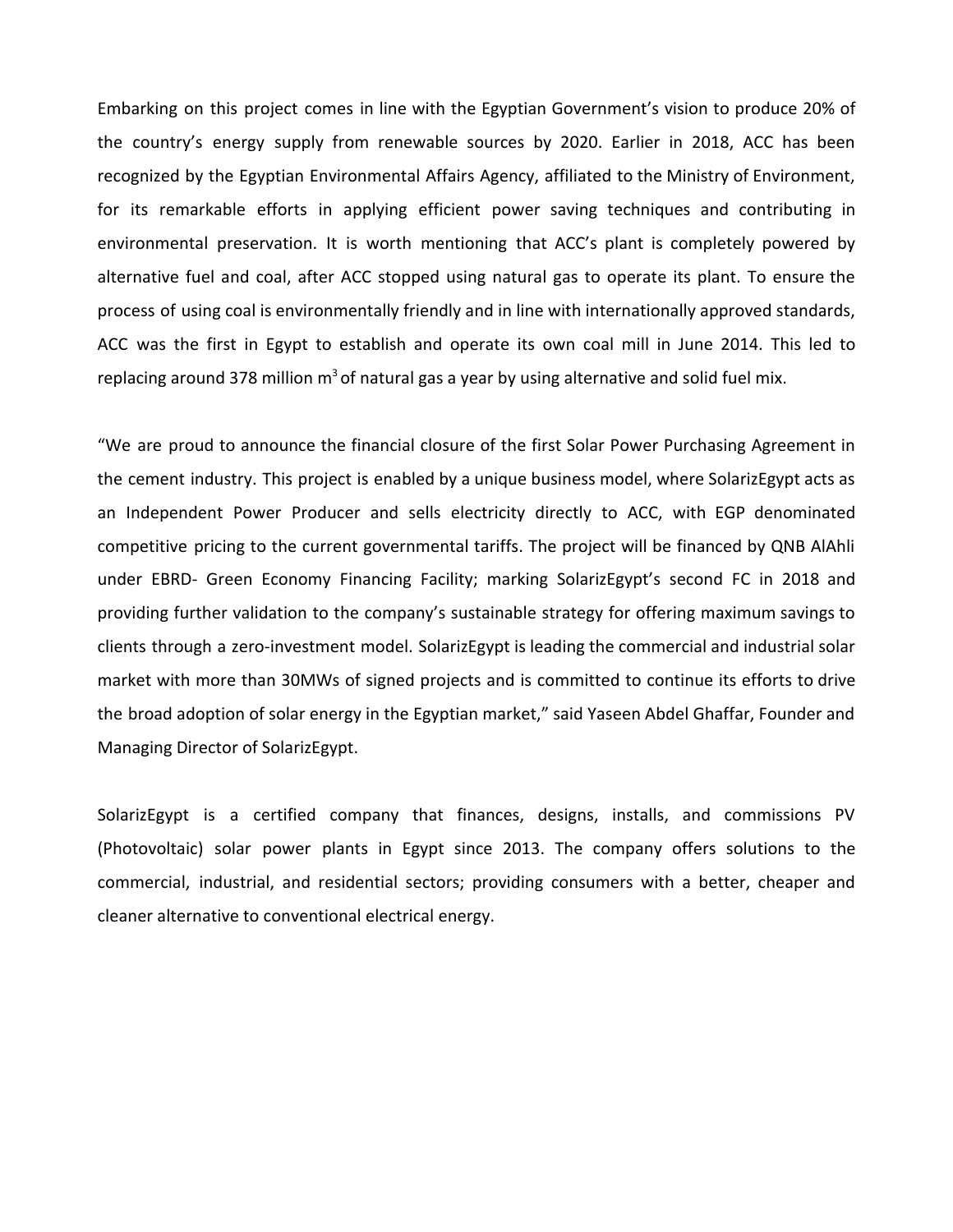**"**QNB AlAhli is proud to team up with Arabian Cement Company and SolarizEgypt. QNBAA plays a leading role in project financing and highly supports sustainable development. Particular attention is paid to projects which integrate sustainable solutions and renewable energy in business sectors given their significant environmental and social impact. Being new to the market, in addition to their unique specifications, these projects require special understanding, and QNBAA is keen to avail special banking solutions that provide the needed financial and technical support to make these types of projects a feasible reality. In 2016, QNBAA partnered with the European Bank for Reconstruction and Development and the European Union in launching the Green Economy program which offers technical assistance, investment incentives along with the needed finance which enabled SolarizEgypt to proceed with this project today. In 2018, QNBAA became the first bank in Egypt to finance the 1st ever IPP roof top industrial solar power plant connected to the Grid, in addition to financing several energy efficient projects including waste-to-heat projects that produce RDF as an alternative fuel." said Tarek Fayed, Assistant Managing Director of QNBAlAhli.

## **About Arabian Cement Company**

Arabian Cement Company (ACC) is a leading cement producer in Egypt. ACC's cement factory is located in Suez Governorate, and produces up to five million tons of first quality cement annually approximately 8% of Egypt's production. Over the years, ACC has received several certifications including ISO 9001 for quality assurance, ISO 14001 for environmental compliance, OSHAS 18001 for health and safety measures, and ISO 50001 for energy management. The company is listed in EGX since May 2014. For more information please visit [www.arabiancement.com](http://www.arabiancement.com/)

## **For further information, please contact:**

Engy Emad Media Relations Manager TRACCS Egypt Mobile: 010 0900 2207 Email: [engy.emad@traccs.net](mailto:engy.emad@traccs.net)